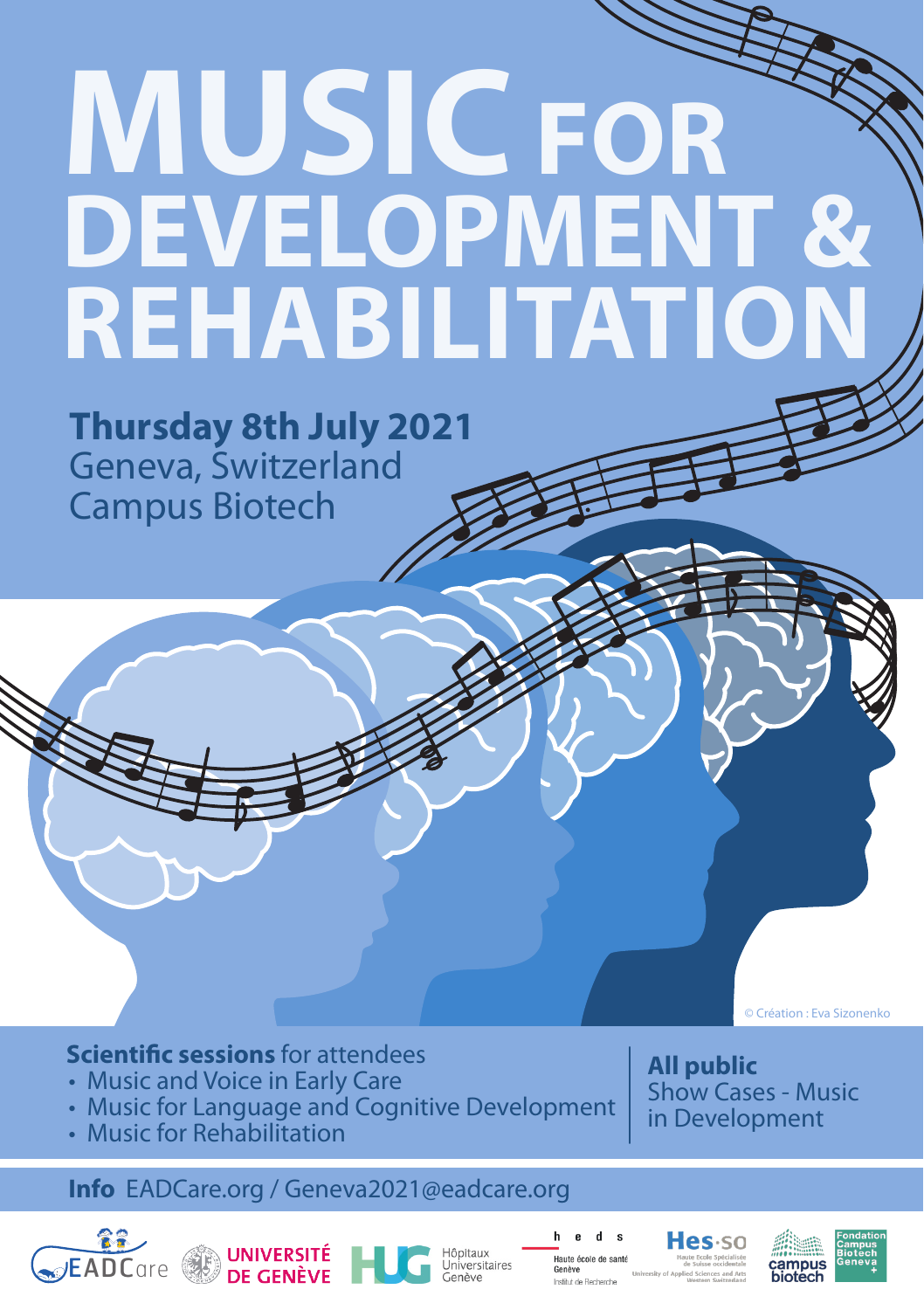# **Thursday, 8th July 2021** - Campus Biotech, Geneva

The effects of music training, entrainment and experience on brain and behavior are well known. Less known is how musical experience impacts brain plasticity in sensitive periods. The human brain is shaped by experience: what kind of musical experience is most suited at a particular developmental stage ? What role does emotion play in the effects of musical activity?

We are particularly sensitive to sensory exposure early in life, in adolescence and during rehabilitation, also in old age.

What stage of development is optimal for a musical intervention or training? What are the neural mechanisms through which music and related activities act?

The aim of our symposium is to illustrate evidence-based cutting-edge research in three main domains: 1) Early Care, 2) Human Cognitive Development and, more generally, 3) Rehabilitation. Experts in these three domains will lead the symposium and respond to all participants' questions . A number of Music Showcases will conclude the symposium.

# **Scientific and organizational comittee**

*Representative of Institutions:* Petra Hüppi, Geneva University Hospitals (HUG); Silvia Delbianco, Dalcroze Institut; Didier Grandjean, Swiss center of Affective Sciences (CISA), University of Geneva (UNIGE); Clara James, University of Applied Sciences and Arts Western (HES-SO), Switzerland

*Other members:* Cristina Borradori-Tolsa, Manuela Filippa, Myrtha Martinet, Stéphane Sizonenko.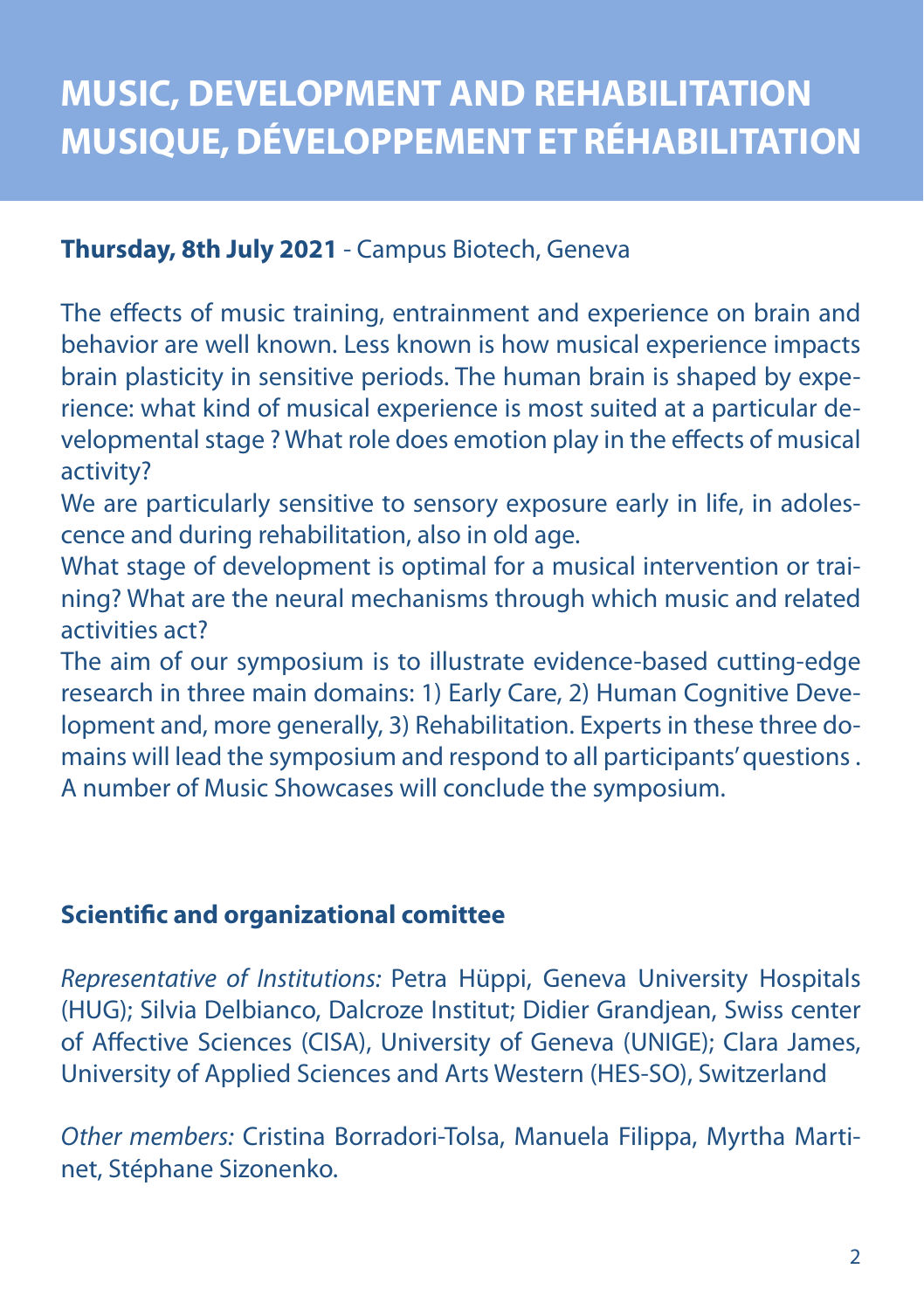# **PROGRAM**

## **Welcome – Representatives of Institutions – 8h45-9h15**

Benoît Dubuis, Director Fondation Campus Biotech Philippe Dinkel, Director Haute école de musique de Genève Petra Hüppi, Vice-Dean Faculty of Medicine, University of Geneva

#### **Music and Voice in Early Care**

Moderator: Petra Huppi

| 09h15 | Music for young ears: results and future perspectives - Petra Hüppi,<br>UNIGE <sup>1</sup> , HUG <sup>2</sup> , Switzerland                                          |
|-------|----------------------------------------------------------------------------------------------------------------------------------------------------------------------|
| 09h45 | Sounding Together: Creative Music Therapy for preterm infants - Cor-<br>nelia Hagmann, Friederike Haslbeck, Children's University Hospital<br>of Zurich, Switzerland |
| 10h15 | Emotional Prosody: bridging the gap between music, language and<br>emotions - Didier Grandjean, UNIGE, Switzerland                                                   |
| 10h45 | Early Vocal Contact in the Neonatal Intensive Care Unit: a new perspec-<br>tive for protective interventions - Manuela Filippa, UNIGE, Switzerland                   |

 $Coffa<sub>P</sub>$  & music break – 11h15-11h30

#### **Music for Language and Cognitive Development**

Moderator : Didier Grandjean

- *Music, language & prediction: new insights into linguistic and cognitive impairment* – Daniele Schön, Institut de Neurosciences des Systèmes, Marseille 11h30
- *Shared musical experiences: the impact of music community practice on interpersonal competences* – Donald Glowinski, UNIGE, Switzerland; Frédéric Bevilacqua, IRCAM, Paris 12h10
- *Community music: stories of cooperation and relatedness in human kinship* – Helena Rodrigues, Universidade NOVA de Lisboa 12h50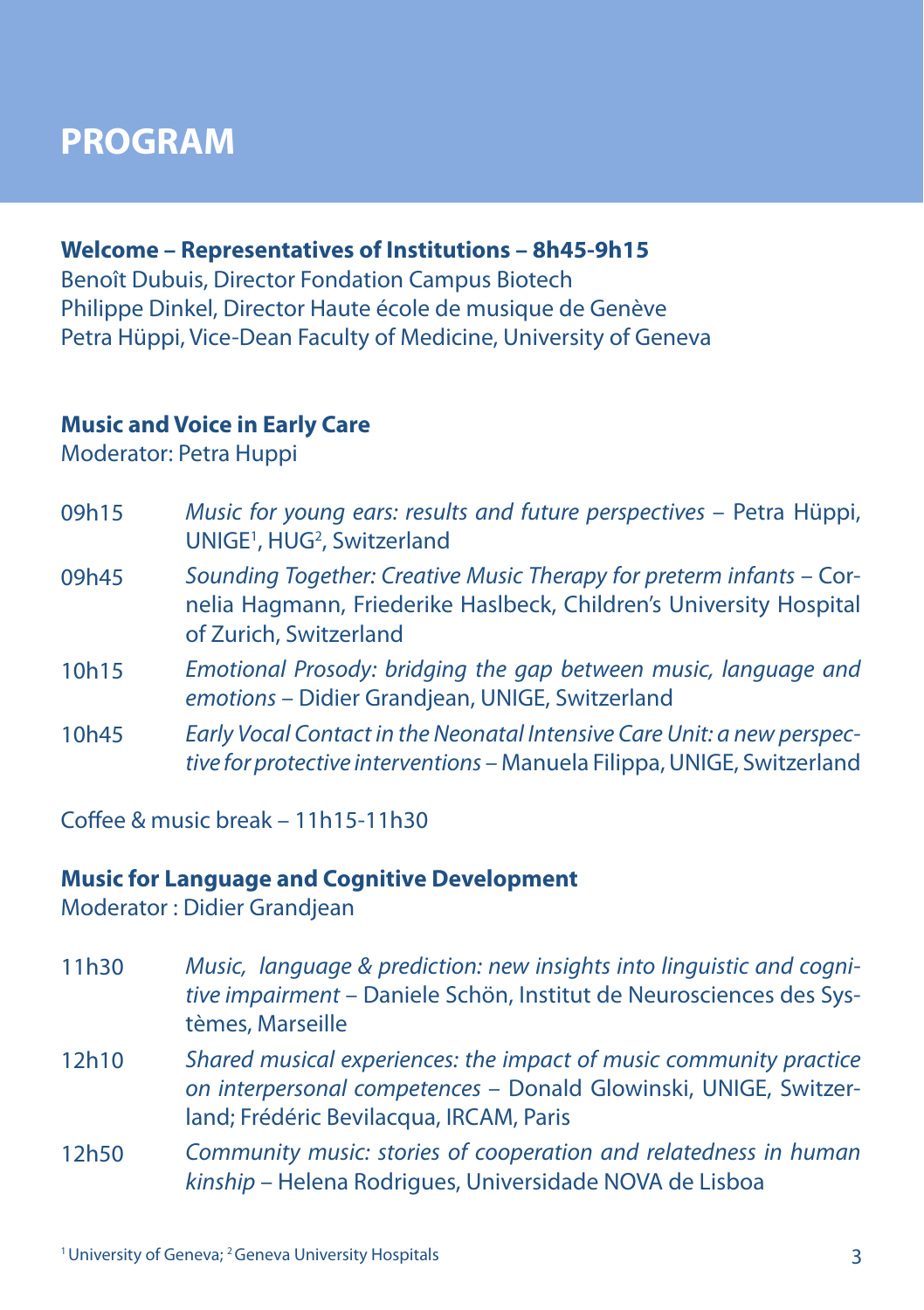# **PROGRAM**

Lunch Break – 13h15-14h15

### **Music for rehabilitation**

Moderator: Clara James

- *Countervail age-related cognitive and cerebral decline through music interventions* – Clara James, University of Applied Sciences and Arts Western (HES-SO), Switzerland 14h15
- *Musical activities to support neurological rehabilitation in stroke patients* – Eckart Altenmüller, University of Music, Drama and Media, Hannover, Germany 15h00
- *Can a singing intervention slow down brain ageing in Alzheimer's disease?* – Stefan Koelsch, Institute for Biological and Medical Psychology, University of Bergen, Bergen, Norway 15h30

Conclusion of the symposium – 16h-16h15 General assemblee EADCare – 16h15-16h30

**Music showcases in development** (open to all) – 17h-19h *Introduction to show cases : Musical Brains for All – Petra Hüppi, Clara James,* Didier Grandjean

- *• Music and Imagination* Andreas Vollenweider
- *• Voice for infants & children: Opera for babies and toddlers* Ela Zingerevich, M. Mus, AMOFYA (Art Music and Opera for Young Age)
- *• La musique comme support de la relation psychomotrice chez l'enfant en situation de polyhandicap* – Francisco Casot, Fondation Clair Bois, Genève
- *• Music in the life of premature infants* Ariadne & Berenice Maier
- *• Intermède musical d'anciens grands prématurés* Soel, Orlan et Elouan Kakulya

Drinks & music – Olivier Grimm, piano